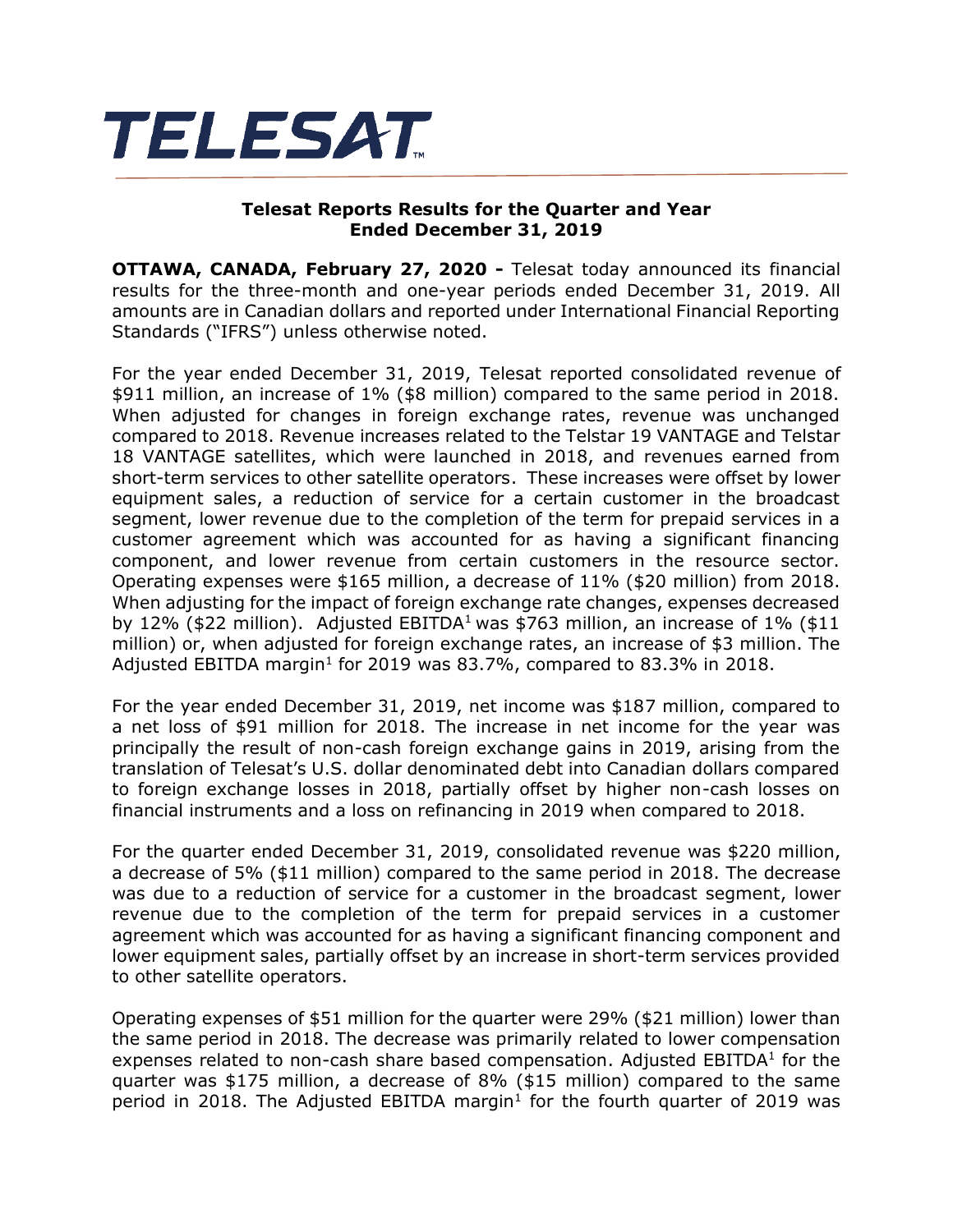79.6%, compared to 82.2% in the same period in 2018. Foreign exchange rate changes did not have a meaningful impact on revenue and Adjusted  $EBITDA<sup>1</sup>$  during the comparative quarter.

Telesat's net income for the quarter was \$3 million compared to a net loss of \$187 million for the quarter ended December 31, 2018. The \$190 million difference was the result of non-cash gains on foreign exchange arising principally from the translation of Telesat's U.S. dollar denominated debt into Canadian dollars in the fourth quarter of 2019 and higher gains on financial instruments offset by a \$152 million loss incurred on the refinancing of Telesat's debt.

"I am pleased with our financial and operating performance in 2019," commented Dan Goldberg, Telesat's President and CEO. "In addition to achieving stable financial results relative to the prior year, we took significant steps in laying the foundations for our future growth. In particular we made meaningful progress in refining the design of our planned revolutionary Low Earth Orbit (LEO) satellite constellation and, importantly, announced a Memorandum of Understanding with the Canadian Government to leverage the constellation to bridge the Digital Divide in Canada, an arrangement we expect will generate \$1.2 billion in revenue over a 10 year period. In addition, toward the end of last year we successfully refinanced all of our existing debt, extending our borrowing maturities and slightly reducing our borrowing costs. Looking ahead, we remain heavily focused on continuing to increase the utilization of our in-orbit satellites, executing on our key growth initiatives, including our planned LEO constellation, and leveraging our spectrum rights."

# **Business Highlights**

- ▲ At December 31, 2019:
	- Telesat had contracted backlog<sup>2</sup> for future services of approximately \$3.3 billion.
	- Fleet utilization was 81% across Telesat's fleet.
- ▲ *Government of Canada Memorandum of Understanding and Strategic Innovation Fund*
	- On July 24, 2019, Telesat announced that it had entered into a Memorandum of Understanding with the Government of Canada ("GoC") regarding a partnership that would ensure access to affordable high-speed internet connectivity across rural and remote areas of Canada through the development of the Telesat LEO Satellite Constellation. The partnership is expected to generate \$1.2 billion in revenue for us over 10 years, which includes a contribution of up to \$600 million from the GoC.
	- Additionally, Telesat announced that it had entered into an agreement with the GoC pursuant to which the GoC will contribute \$85 million to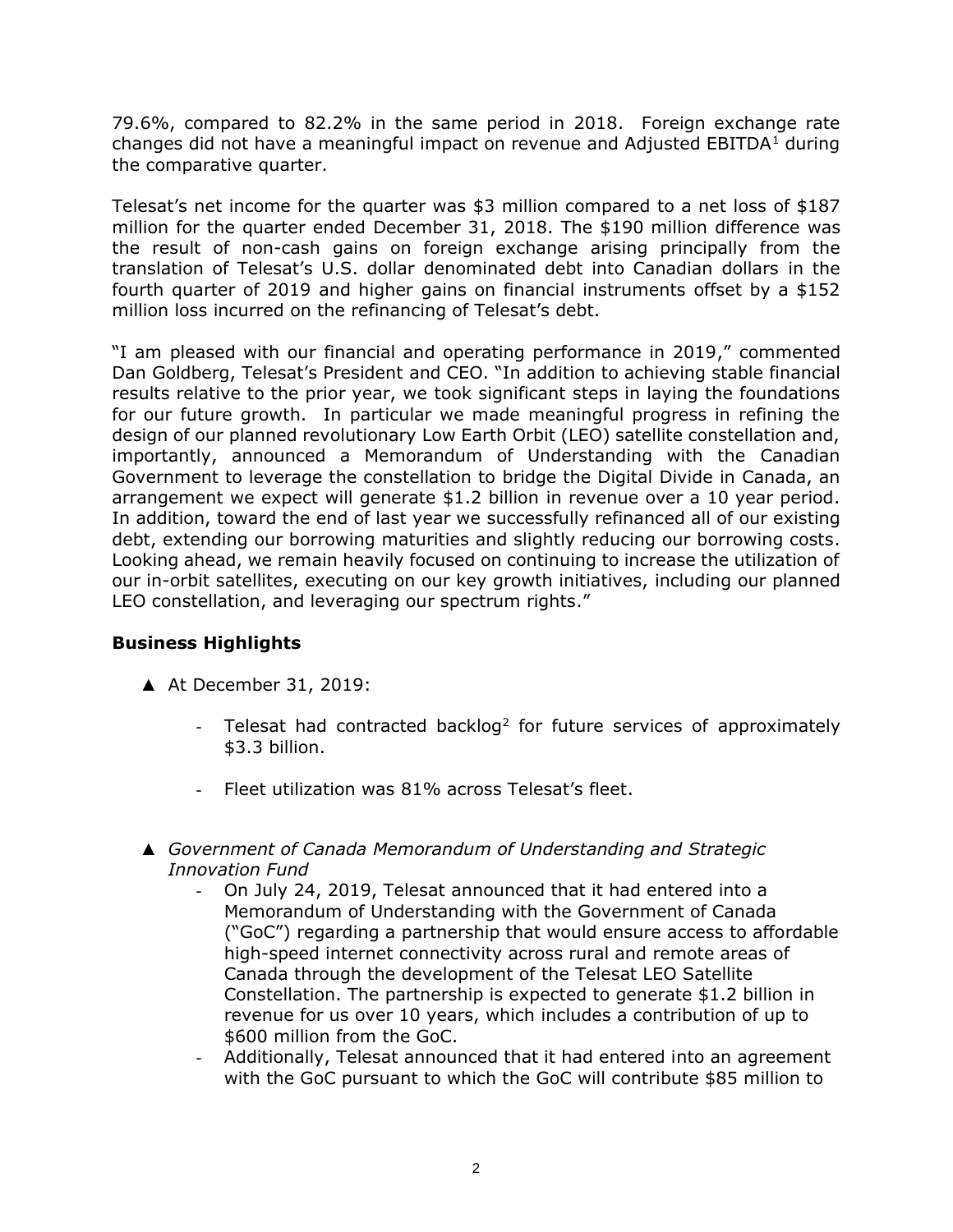support the development of the Telesat LEO Constellation through the GoC's Strategic Innovation Fund.

- ▲ *Refinancing*
	- On October 11, 2019, Telesat issued USD\$550.0 million of 6.5% Senior Notes maturing in October 2027 and repaid all outstanding amounts, including the redemption premium, on the USD\$500.0 million of the then-outstanding 8.875% Senior Notes due November 2024.
	- On December 11, 2019, Telesat entered into amended Senior Secured Credit Facilities, which provide for term loan borrowings of USD\$1,908.5 million, maturing in December 2026, and revolving credit facilities of up to USD\$200.0 million (or Canadian dollar equivalent), maturing in December 2024. Telesat also issued, through private placement, USD\$400.0 million of 4.875% Senior Secured Notes, maturing in June 2027. The outstanding proceeds from the amended Senior Secured Credit Facilities and the 4.875% Senior Secured Notes, together with cash on hand, were used to repay all borrowings outstanding under the then-existing senior secured credit facilities and pay related fees and expenses.
- ▲ *Chief Financial Officer*
	- On December 12, 2019, Andrew Browne was appointed Chief Financial Officer.
- ▲ *C-band*
	- In 2018, Telesat became a member of the C-Band Alliance, a consortium formed to facilitate the potential repurposing of certain Cband spectrum in the United States for 5G.
	- On February 7, 2020, the FCC issued a draft Report and Order on *Expanding Flexible use of the 3.7 to 4.2 GHz Band*. The draft Report and Order indicated that Telesat could receive as much as US\$374 million from the repurposing of C-band Spectrum in the United States. However, Telesat's ability to receive any proceeds would be subject to certain conditions. The draft Order is currently scheduled to be voted on at the FCC's February 28, 2020 meeting. There can be no assurance that Telesat will receive any proceeds from the FCC process or, if it were to receive proceeds, the amount or timing of receipt.

Telesat's annual report on Form 20-F for the year ended December 31, 2019, has been filed with the United States Securities and Exchange Commission ("SEC") and may be accessed on the SEC's website at [www.sec.gov.](http://www.sec.gov/)

# **Conference Call**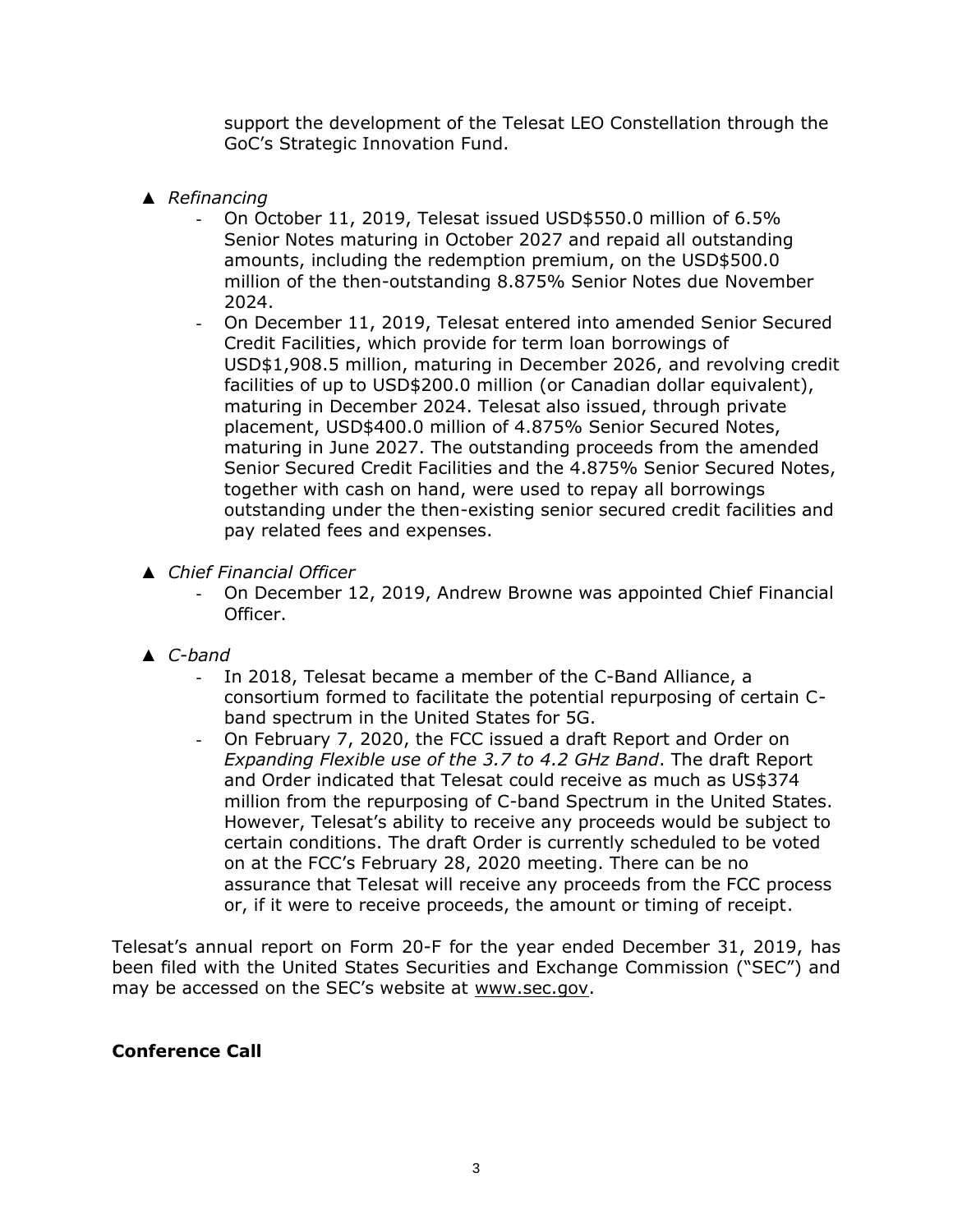Telesat has scheduled a conference call on Thursday, February 27, 2020, at 10:30 a.m. ET to discuss its financial results for the three month and one-year periods ended December 31, 2019. The call will be hosted by Daniel S. Goldberg, President and Chief Executive Officer, and Andrew Browne, Chief Financial Officer, of Telesat.

Prior to the commencement of the call, Telesat will post a news release containing its financial results on its website [\(www.telesat.com](http://www.telesat.com/)) under the tab "Investor Relations" and the heading "News".

## Dial-in Instructions:

The toll-free dial-in number for the teleconference is +1 800 273 9672. Callers outside of North America should dial +1 416 340 2219. The conference reference number is 4318650. Please allow at least 15 minutes prior to the scheduled start time to connect to the teleconference.

## Dial-in Audio Replay:

A replay of the teleconference will be available one hour after the end of the call on February 27, 2020 until 11:59 p.m. ET on March 12, 2020. To access the replay, please call +1 800 408 3053. Callers outside of North America should dial +1 905 694 9451. The access code is 6711106 followed by the number sign  $(\#)$ .

# **About Telesat**

Backed by a legacy of engineering excellence, reliability and industry-leading customer service, Telesat has grown to be one of the largest and most successful global satellite operators. Telesat works collaboratively with its customers to deliver critical connectivity solutions that tackle the world's most complex communications challenges, providing powerful advantages that improve their operations and drive growth. Telesat LEO, our Low Earth Orbit network scheduled to begin service in 2022, will revolutionize global broadband connectivity by delivering a combination of high capacity, security, resiliency and affordability with ultra-low latency and fiber-like speeds.

Privately held and headquartered in Ottawa, Canada with offices and facilities around the world, Telesat's principal shareholders are Canada's Public Sector Pension Investment Board and Loral Space & Communications Inc. (NASDAQ: LORL). For more information, visit www.telesat.com.

# **Forward-Looking Statements Safe Harbor**

This news release contains statements that are not based on historical fact and are ''forward-looking statements'' within the meaning of the Private Securities Litigation Reform Act of 1995. When used in this news release, the words "can", "leveraging", "expected", "looking ahead", "continuing", "initiatives" and "will", or other variations of these words or other similar expressions are intended to identify forward-looking statements and information. Actual results may differ materially from the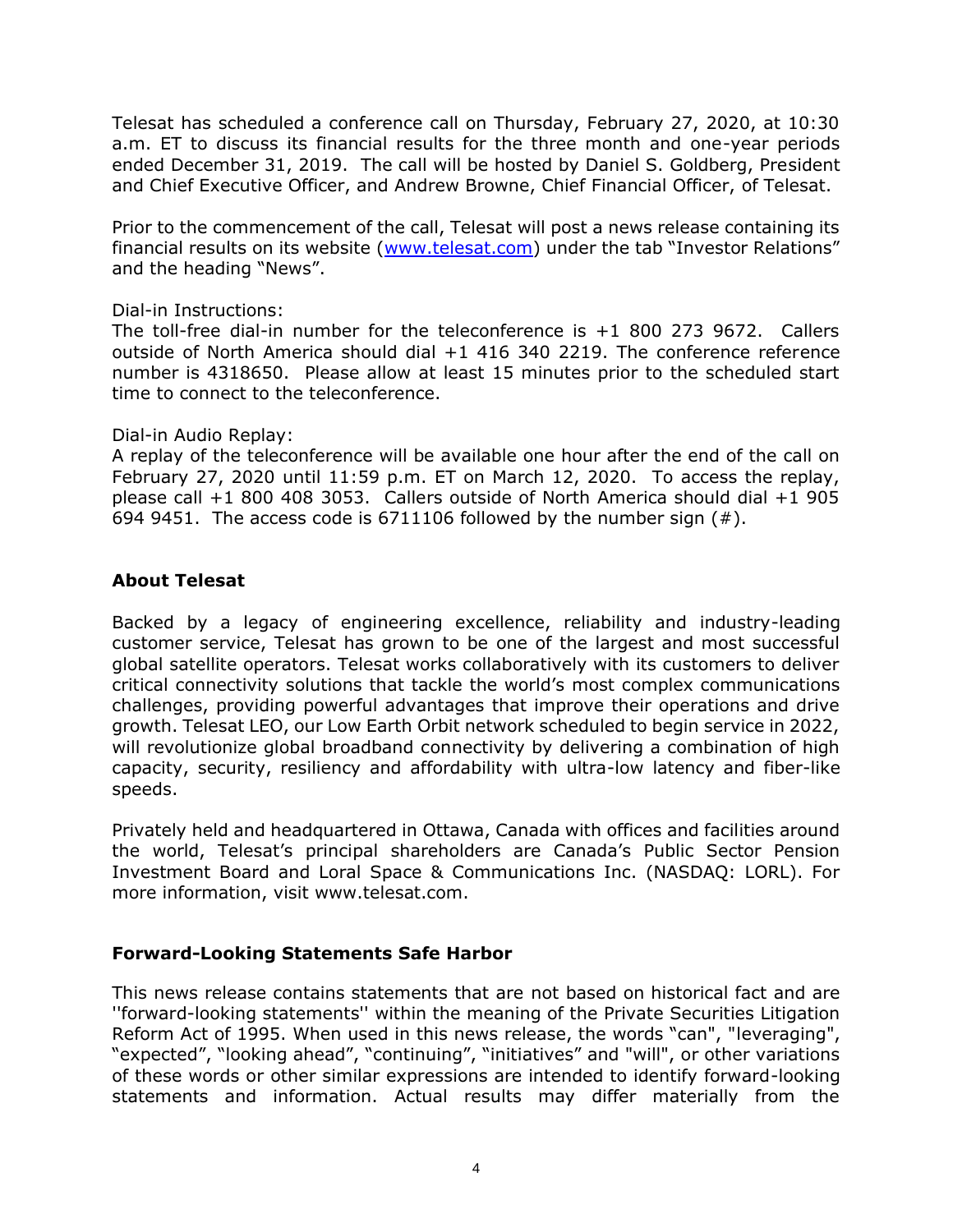expectations expressed or implied in the forward-looking statements as a result of known and unknown risks and uncertainties. Detailed information about some of the known risks and uncertainties is included in the "Risk Factors" section of Telesat Canada's Annual Report on Form 20-F for the fiscal year ended December 31, 2019 which can be obtained on the SEC website.

Known risks and uncertainties include but are not limited to: risks associated with operating satellites and providing satellite services, including satellite construction or launch delays, launch failures, in-orbit failures or impaired satellite performance, the ability to successfully deploy an advanced global LEO satellite constellation, the availability of government and/or other funding for the LEO satellite constellation, the receipt of proceeds in relation to the re-allocation of C-band spectrum, volatility in exchange rates, the ability to expand our existing satellite utilization and risks associated with domestic and foreign government regulation. The foregoing list of important factors is not exhaustive. The information contained in this news release reflects Telesat's beliefs, assumptions, intentions, plans and expectations as of the date of this news release. Except as required by law, Telesat disclaims any obligation or undertaking to update or revise the information herein.

#### **Contact**

Michael Bolitho Telesat +1.613.748.8828 ir@telesat.com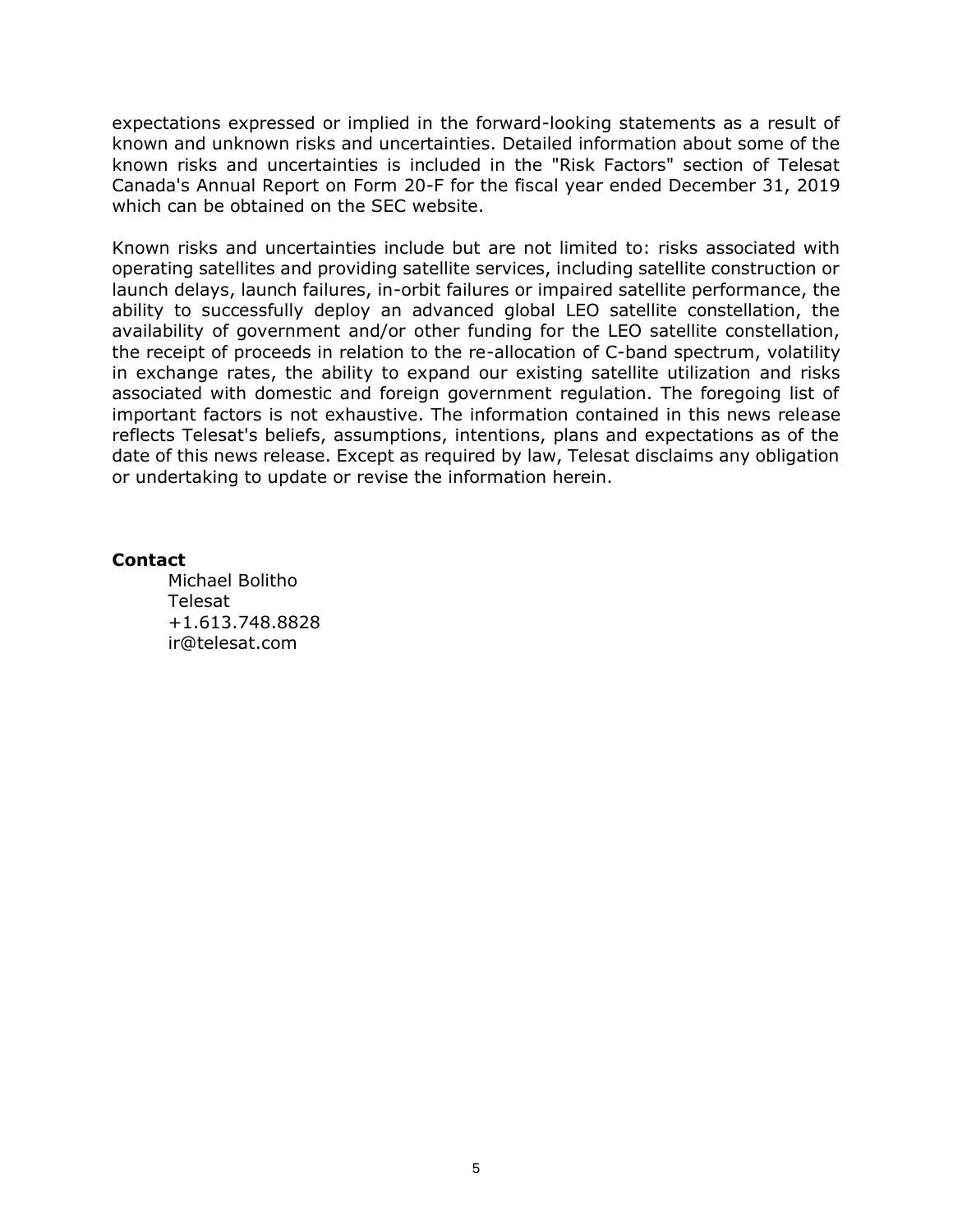## **Telesat Canada Consolidated Statements of Income (Loss) For the periods ended December 31**

|                                         |               | Three months    | <b>Twelve Months</b> |               |  |  |
|-----------------------------------------|---------------|-----------------|----------------------|---------------|--|--|
| (in thousands of Canadian dollars)      | 2019          | 2018            | 2019                 | 2018          |  |  |
| Revenue                                 | 220,164<br>\$ | 231,529<br>\$   | 910,893<br>\$        | \$<br>902,932 |  |  |
| Operating expenses                      | (50,628)      | (71,305)        | (165, 499)           | (185,827)     |  |  |
|                                         | 169,536       | 160,224         | 745,394              | 717,105       |  |  |
| Depreciation                            | (55,685)      | (60,864)        | (242, 966)           | (224, 851)    |  |  |
| Amortization                            | (4, 741)      | (5,419)         | (23, 277)            | (24, 305)     |  |  |
| Other operating (losses) gains, net     | (715)         | (329)           | (862)                | 743           |  |  |
| Operating income                        | 108,395       | 93,612          | 478,289              | 468,692       |  |  |
| Interest expense                        | (64,092)      | (63, 179)       | (258,261)            | (237, 786)    |  |  |
| Loss on refinancing                     | (151, 919)    |                 | (151, 919)           |               |  |  |
| Interest and other income               | 4,553         | 4,071           | 20,043               | 16,498        |  |  |
| Gain (loss) on changes in fair value of | 14,689        | (36, 444)       | (49, 672)            | (18, 205)     |  |  |
| financial instruments                   |               |                 |                      |               |  |  |
| Gain (loss) on foreign exchange         | 65,413        | (175,291)       | 163,840              | (259,079)     |  |  |
| (Loss) income before tax                | (22,961)      | (177, 231)      | 202,320              | (29, 880)     |  |  |
| Tax recovery (expense)                  | 25,470        | (9,613)         | (15, 122)            | (61,056)      |  |  |
| <b>Net income (loss)</b>                | 2,509         | (186, 844)<br>S | 187,198<br>\$        | (90, 936)     |  |  |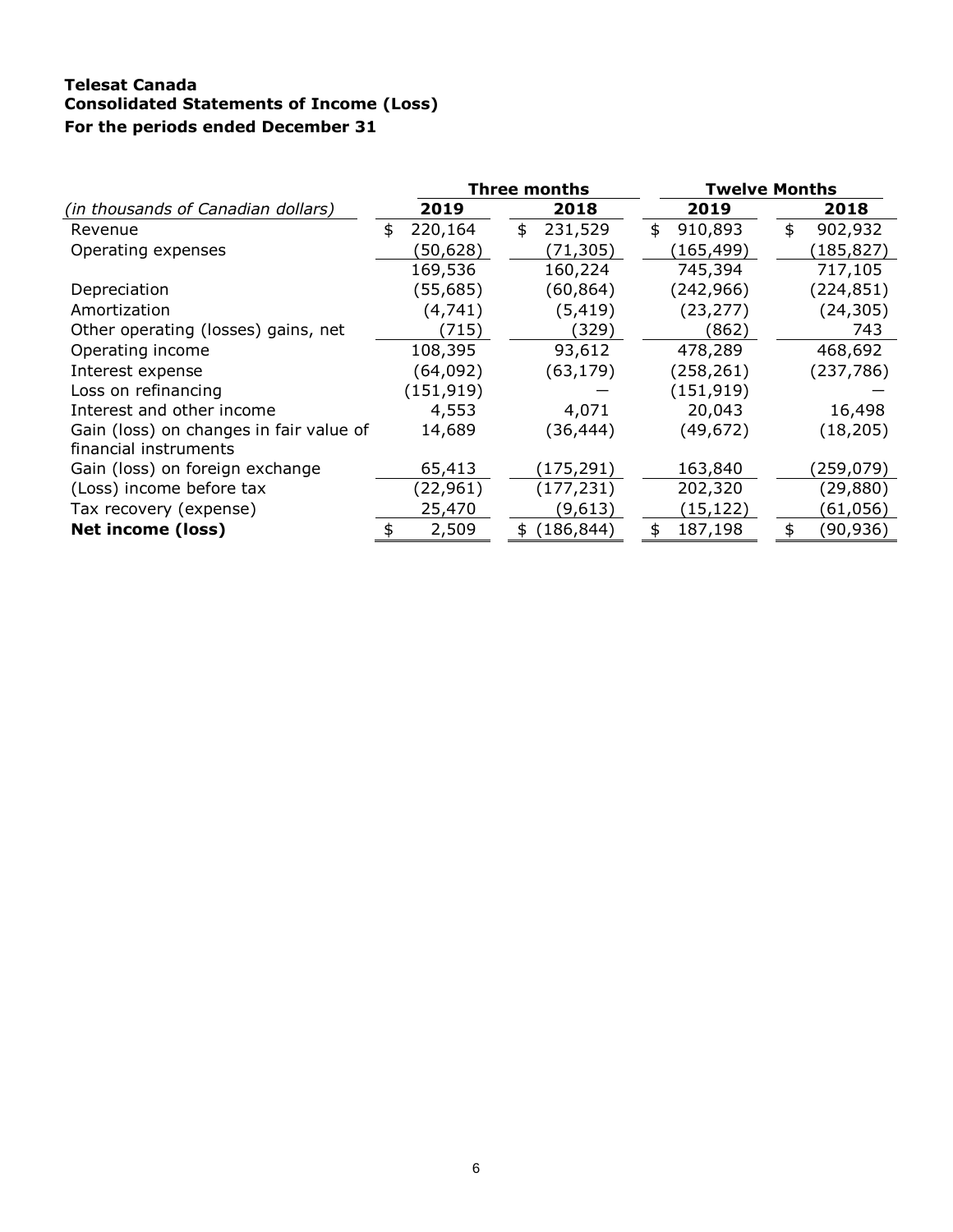# **Telesat Canada Consolidated Balance Sheets**

| (in thousands of Canadian dollars)                              | <b>December</b><br>31, 2019 | <b>December</b><br>31, 2018 |  |  |
|-----------------------------------------------------------------|-----------------------------|-----------------------------|--|--|
|                                                                 |                             |                             |  |  |
| <b>Assets</b><br>Cash and cash equivalents                      | \$                          |                             |  |  |
| Trade and other receivables                                     | 1,027,222<br>64,062         | \$<br>768,433<br>45,631     |  |  |
| Other current financial assets                                  | 210                         | 18,779                      |  |  |
| Prepaid expenses and other current assets                       | 43,724                      | 16,381                      |  |  |
| <b>Total current assets</b>                                     |                             |                             |  |  |
|                                                                 | 1,135,218                   | 849,224                     |  |  |
| Satellites, property and other equipment<br>Deferred tax assets | 1,458,933                   | 1,703,039                   |  |  |
| Other long-term financial assets                                | 12,412<br>57,730            | 10,799<br>55,755            |  |  |
| Other long-term assets                                          | 8,264                       | 7,912                       |  |  |
| Intangible assets                                               | 802,791                     | 811,154                     |  |  |
| Goodwill                                                        | 2,446,603                   | 2,446,603                   |  |  |
| <b>Total assets</b>                                             | 5,921,951<br>\$             | \$<br>5,884,486             |  |  |
|                                                                 |                             |                             |  |  |
|                                                                 |                             |                             |  |  |
| <b>Liabilities</b>                                              |                             |                             |  |  |
| Trade and other payables                                        | \$<br>26,247                | \$<br>30,659                |  |  |
| Other current financial liabilities                             | 38,281                      | 26,386                      |  |  |
| Other current liabilities                                       | 72,315                      | 113,289                     |  |  |
| Current indebtedness                                            | 24,408                      | 7,888                       |  |  |
| <b>Total current liabilities</b>                                | 161,251                     | 178,222                     |  |  |
| Long-term indebtedness                                          | 3,688,391                   | 3,716,340                   |  |  |
| Deferred tax liabilities                                        | 348,762                     | 406,900                     |  |  |
| Other long-term financial liabilities                           | 42,511                      | 54,521                      |  |  |
| Other long-term liabilities                                     | 435,711                     | 435,518                     |  |  |
| <b>Total liabilities</b>                                        | 4,676,626                   | 4,791,501                   |  |  |
| <b>Shareholders' Equity</b>                                     |                             |                             |  |  |
| Share capital                                                   | 154,895                     | 153,706                     |  |  |
| Accumulated earnings                                            | 1,031,055                   | 843,601                     |  |  |
| Reserves                                                        | 59,375                      | 95,678                      |  |  |
| <b>Total shareholders' equity</b>                               | 1,245,325                   | 1,092,985                   |  |  |
| <b>Total liabilities and shareholders' equity</b>               | \$<br>5,921,951             | \$<br>5,884,486             |  |  |
|                                                                 |                             |                             |  |  |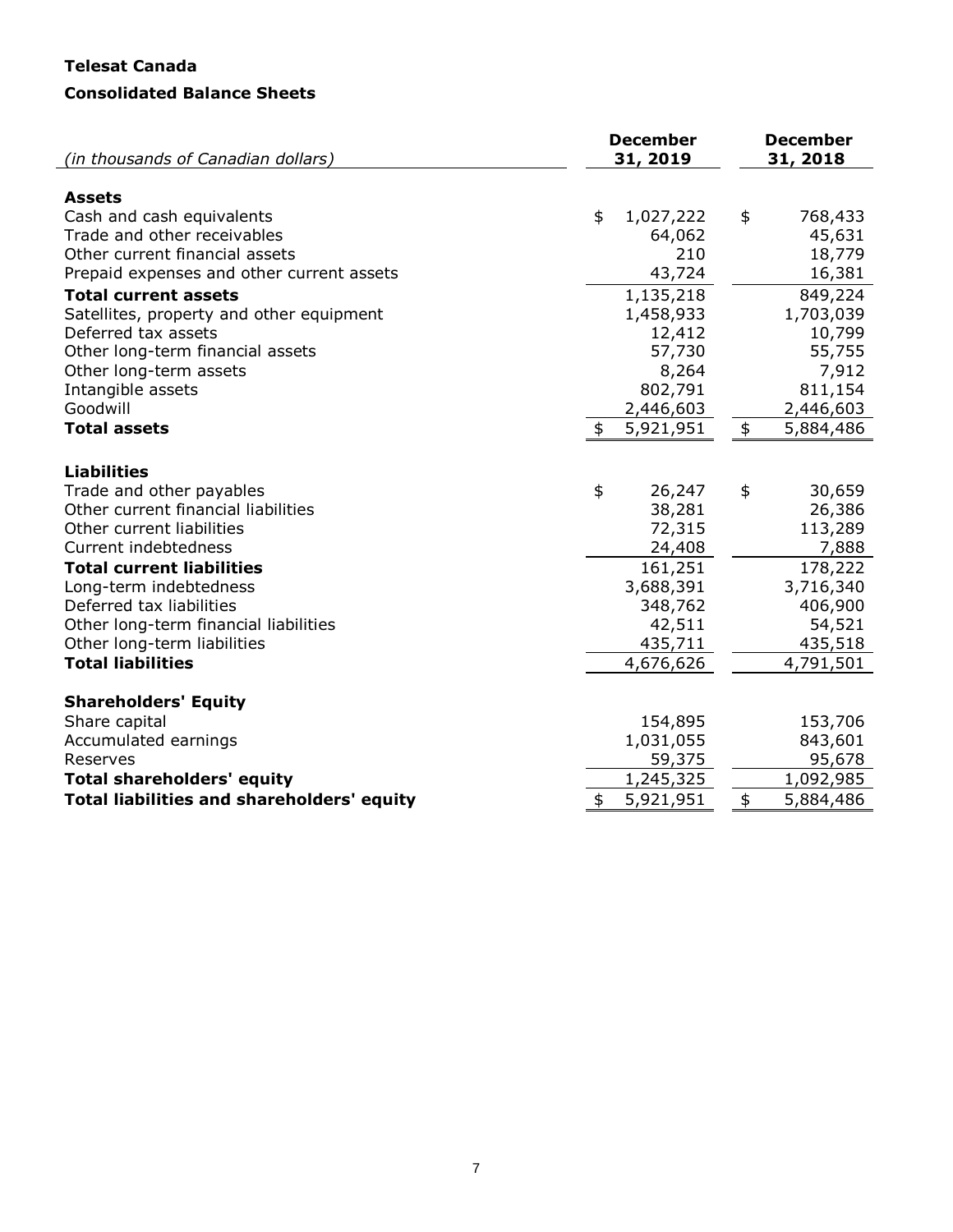# **Telesat Canada Consolidated Statements of Cash Flows For the years ended December 31**

| (in thousands of Canadian dollars)                                  |    | 2019        |            | 2018       |  |  |
|---------------------------------------------------------------------|----|-------------|------------|------------|--|--|
| Cash flows from operating activities                                |    |             |            |            |  |  |
| Net income (loss)                                                   | \$ | 187,198     | \$         | (90, 936)  |  |  |
| Adjustments to reconcile net income (loss) to cash flows from       |    |             |            |            |  |  |
| operating activities                                                |    |             |            |            |  |  |
| Depreciation                                                        |    | 242,966     |            | 224,851    |  |  |
| Amortization                                                        |    | 23,277      |            | 24,305     |  |  |
| Tax expense                                                         |    | 15,122      |            | 61,056     |  |  |
| Interest expense                                                    |    | 258,261     |            | 237,786    |  |  |
| Interest income                                                     |    | (20, 268)   |            | (12, 415)  |  |  |
| (Gain) loss on foreign exchange                                     |    | (163, 840)  |            | 259,079    |  |  |
| Loss on changes in fair value of financial instruments              |    | 49,672      |            | 18,205     |  |  |
| Share-based compensation                                            |    | 16,035      |            | 29,505     |  |  |
| Loss on disposal of assets                                          |    | 862         |            | 353        |  |  |
| Loss on refinancing                                                 |    | 151,919     |            |            |  |  |
| Other                                                               |    | (100, 078)  |            | (91, 580)  |  |  |
| Income taxes paid, net of income taxes received                     |    | (95, 455)   |            | (106, 308) |  |  |
| Interest paid, net of capitalized interest and interest received    |    | (176, 112)  |            | (176, 417) |  |  |
| Operating assets and liabilities                                    |    | (13, 942)   |            | 88,813     |  |  |
| Net cash from operating activities                                  |    | 375,617     |            | 466,297    |  |  |
| Cash flows used in investing activities                             |    |             |            |            |  |  |
| Satellite programs, including capitalized interest                  |    | (3,668)     |            | (67, 387)  |  |  |
| Purchase of property and other equipment                            |    | (8, 345)    |            | (15, 997)  |  |  |
| Purchase of intangible assets                                       |    | (27,597)    |            | (19, 923)  |  |  |
| Net cash used in investing activities                               |    | (39, 610)   | (103, 307) |            |  |  |
|                                                                     |    |             |            |            |  |  |
| Cash flows used in financing activities                             |    |             |            |            |  |  |
| Repayment of indebtedness                                           |    | (3,743,465) |            | (94, 951)  |  |  |
| Proceeds from indebtedness                                          |    | 3,786,082   |            |            |  |  |
| Payment of early redemption premium                                 |    | (43,940)    |            |            |  |  |
| Payment of debt issue costs                                         |    | (28,082)    |            | (10, 190)  |  |  |
| Payments of principal on lease liabilities                          |    | (1, 252)    |            | (29)       |  |  |
| Satellite performance incentive payments                            |    | (9,644)     |            | (9,037)    |  |  |
| Dividends paid on Director Voting preferred shares                  |    | (20)        |            |            |  |  |
| Net cash used in financing activities                               |    | (40, 321)   |            | (114, 207) |  |  |
| Effect of changes in exchange rates on cash and cash<br>equivalents |    | (36, 897)   |            | 40,605     |  |  |
|                                                                     |    |             |            |            |  |  |
| Increase in cash and cash equivalents                               |    | 258,789     |            | 289,388    |  |  |
| Cash and cash equivalents, beginning of year                        |    | 768,433     |            | 479,045    |  |  |
| Cash and cash equivalents, end of year                              | \$ | 1,027,222   | \$         | 768,433    |  |  |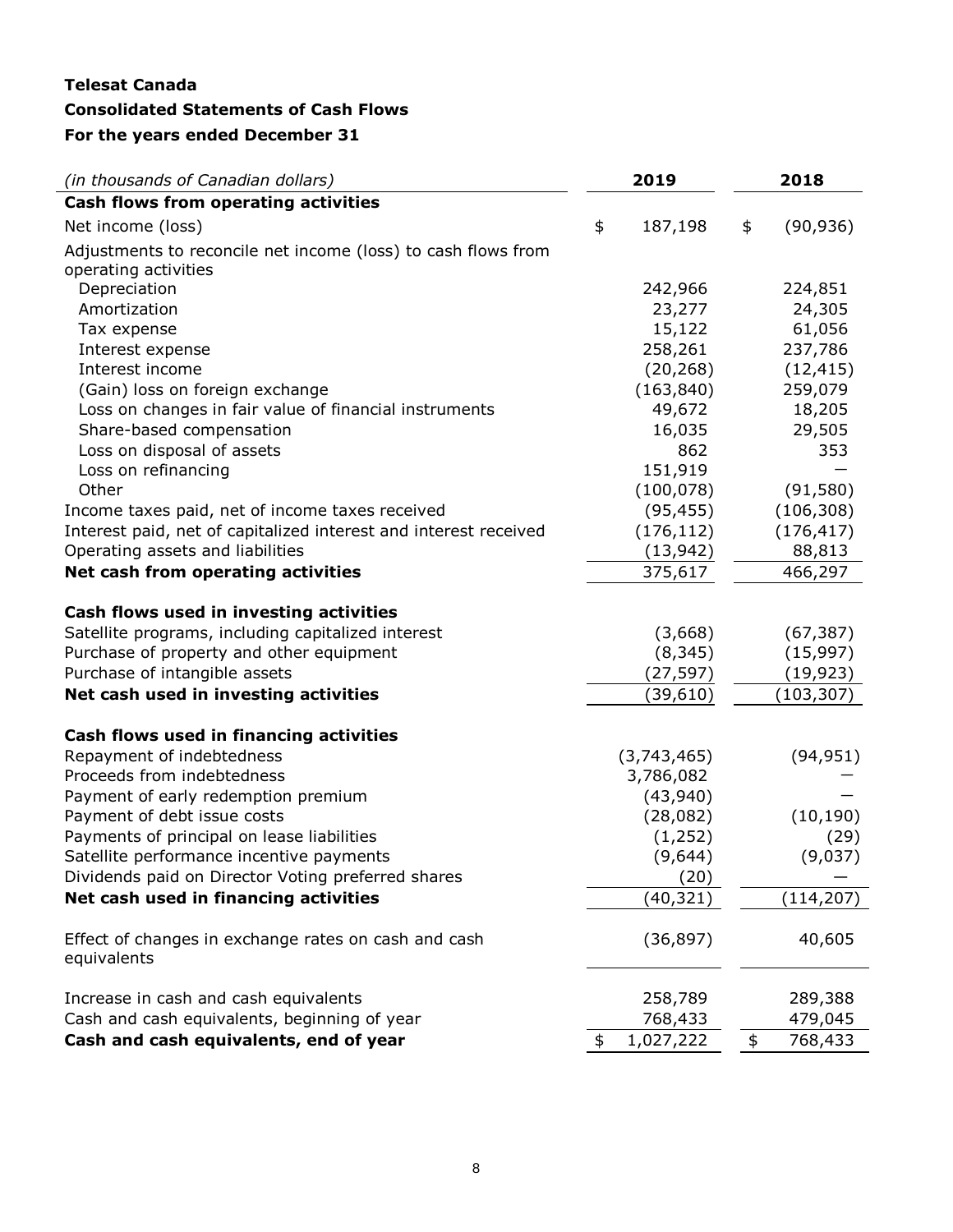#### Telesat's Adjusted EBITDA margin $(1)$ :

|                                                                  | <b>Three months ended</b><br>December 31, |           |      | <b>Twelve months ended</b><br>December 31, |      |            |      |           |
|------------------------------------------------------------------|-------------------------------------------|-----------|------|--------------------------------------------|------|------------|------|-----------|
| (in thousands of Canadian dollars)<br>(unaudited)                |                                           | 2019      | 2018 |                                            | 2019 |            | 2018 |           |
| Net income (loss)                                                | \$                                        | 2,509     | \$   | (186, 844)                                 | \$   | 187,198    | \$   | (90, 936) |
| Tax (recovery) expense                                           |                                           | (25, 470) |      | 9,613                                      |      | 15,122     |      | 61,056    |
| (Gain) loss on changes in fair value<br>of financial instruments |                                           | (14, 689) |      | 36,444                                     |      | 49,672     |      | 18,205    |
| (Gain) loss on foreign exchange                                  |                                           | (65, 413) |      | 175,291                                    |      | (163, 840) |      | 259,079   |
| Interest and other income                                        |                                           | (4, 553)  |      | (4,071)                                    |      | (20, 043)  |      | (16, 498) |
| Interest expense                                                 |                                           | 64,092    |      | 63,179                                     |      | 258,261    |      | 237,786   |
| Loss on refinancing                                              |                                           | 151,919   |      |                                            |      | 151,919    |      |           |
| Depreciation                                                     |                                           | 55,685    |      | 60,864                                     |      | 242,966    |      | 224,851   |
| Amortization                                                     |                                           | 4,741     |      | 5,419                                      |      | 23,277     |      | 24,305    |
| Other operating losses (gains), net                              |                                           | 715       |      | 329                                        |      | 862        |      | (743)     |
| Non-recurring compensation<br>expenses <sup>(3)</sup>            |                                           | 180       |      | 4,262                                      |      | 1,260      |      | 5,284     |
| Non-cash expense related to<br>share-based compensation          |                                           | 5,487     |      | 25,772                                     |      | 16,035     |      | 29,505    |
| Adjusted EBITDA                                                  | \$                                        | 175,203   | \$   | 190,258                                    | \$   | 762,689    | \$   | 751,894   |
| Revenue                                                          | \$                                        | 220,164   | \$   | 231,529                                    | \$   | 910,893    | \$   | 902,932   |
| Adjusted EBITDA Margin                                           |                                           | 79.6%     |      | 82.2%                                      |      | 83.7%      |      | 83.3%     |

## **End Notes**

<sup>1</sup> The common definition of EBITDA is "Earnings Before Interest, Taxes, Depreciation and Amortization." In evaluating financial performance, Telesat uses revenue and deducts certain operating expenses (including share-based compensation expense and unusual and non-recurring items, including restructuring related expenses) to obtain operating income before interest expense, taxes, depreciation and amortization ("Adjusted EBITDA") and the Adjusted EBITDA margin (defined as the ratio of Adjusted EBITDA to revenue) as measures of Telesat's operating performance.

Adjusted EBITDA allows Telesat and investors to compare Telesat's operating results with that of competitors exclusive of depreciation and amortization, interest and investment income, interest expense, taxes and certain other expenses. Financial results of competitors in the satellite services industry have significant variations that can result from timing of capital expenditures, the amount of intangible assets recorded, the differences in assets' lives, the timing and amount of investments, the effects of other income (expense), and unusual and non-recurring items. The use of Adjusted EBITDA assists Telesat and investors to compare operating results exclusive of these items. Competitors in the satellite services industry have significantly different capital structures. Telesat believes the use of Adjusted EBITDA improves comparability of performance by excluding interest expense.

Telesat believes the use of Adjusted EBITDA and the Adjusted EBITDA margin along with IFRS financial measures enhances the understanding of Telesat's operating results and is useful to Telesat and investors in comparing performance with competitors, estimating enterprise value and making investment decisions. Adjusted EBITDA as used here may not be the same as similarly titled measures reported by competitors. Adjusted EBITDA should be used in conjunction with IFRS financial measures and is not presented as a substitute for cash flows from operations as a measure